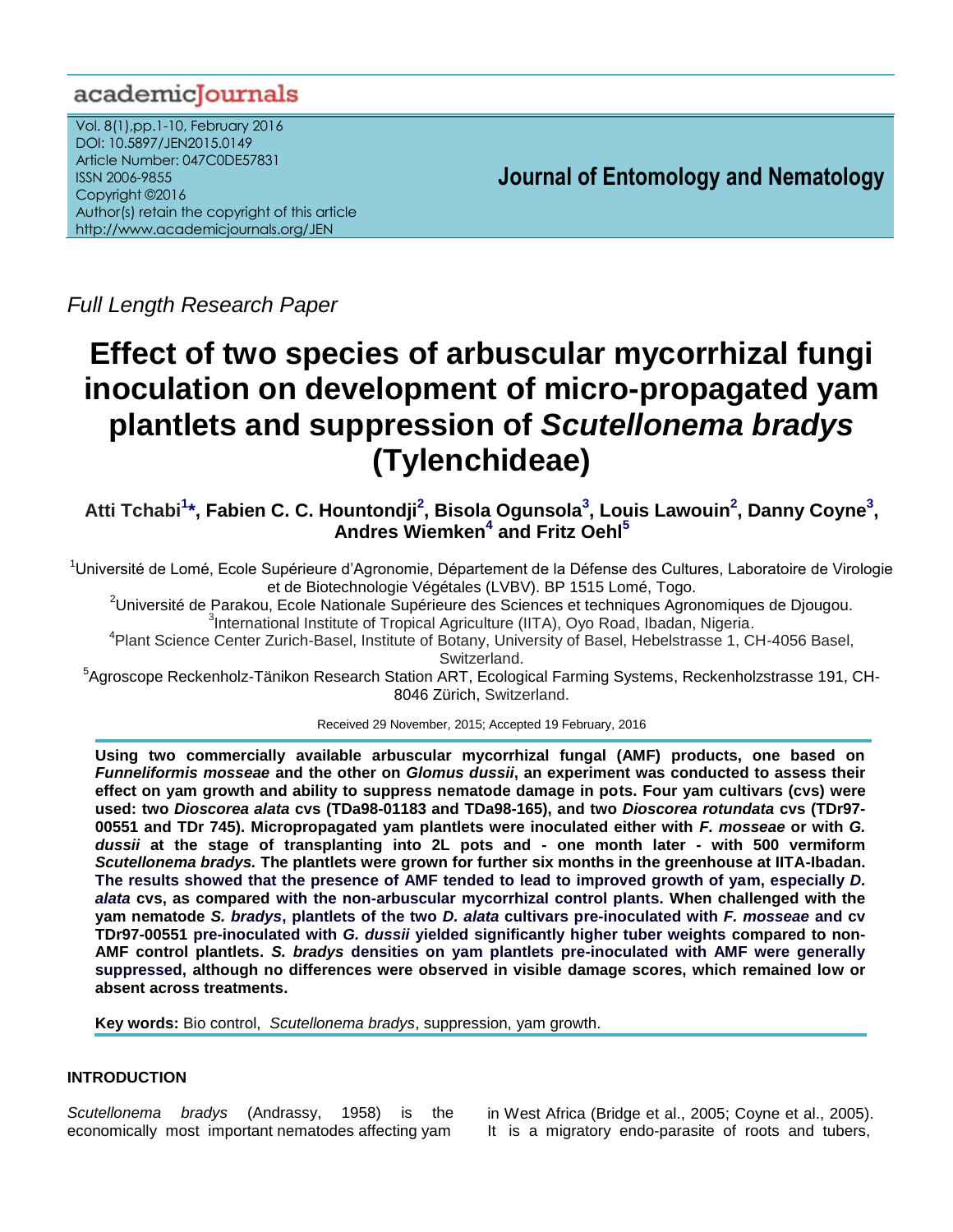confined usually to the outer 1 to 2 cm of the tuber, feeding intracellular in yam tuber tissues. This results in ruptured cell walls, loss of cell contents, the formation of cavities (Castognone-Sereno and Kermarrec, 1988), tuber dry rot (Bridge et al., 2005), tuber decay and higher rates of desiccation [\(Nwauzor and Fawole,](http://www.sciencedirect.com/#bib23)  [1981\)](http://www.sciencedirect.com/#bib23). Pesticides can be used for nematode control, but they are expensive, unavailable or highly toxic for both the user and the environment, constituting serious health hazards (FAO, 2014; WHO, 2015). Other nematode management practices, such as hot water treatment of tubers (Speijer, 1996; Coyne et al., 2007), use of cover crops (Claudius-Cole et al., 2001; Claudius-Cole, 2005), trap crops (El-Nagdi and Youssef, 2004), chemical fertilizers (Baimey, 2005) or organic fertilizers (Adesiyan and Adeniji, 1976; Mcsorley, 2011) have been explored for yam. Recent progress in biotechnology has also shown that tissue culture of yam will lead to the disease and pest-free planting material, using aseptic *in vitro* meristem/shoot tip culture techniques (Ng, 1994).

However, the *in vitro* plants obtained are delicate and fragile, and not only free of pathogens, but also free of all natural beneficial microorganisms, such as arbuscular mycorrhizal fungi (AMF). AMFs are important elements of the soil microflora in agroecosystems, which form a mutualistic symbiosis with most plant species, including almost all plants currently micropropagated (Smith and Read, 2008). AMFs are active in increasing the availability and uptake of soil phosphorus and trace elements, thereby enhancing host plant growth (Ceballos et al., 2013; Cardio et al., 2015), can alleviate biotic and abiotic stresses (Alarcon et al., 2007; Baslam and Goicoechea, 2012; Boyer et al., 2015). Root colonization by AMF, in general, favors plant development by increasing nutrient uptake, hormonal activity, growth rate and consequently yield (Arriagada et al., 2007; Hart et al., 2014), but is also associated with pathogen suppression (Hol and Cook, 2005; Bisadu et al., 2012). Some AMF species have recently become available as commercial products for promoting crop productivity (BIORIZE Company<sup>©</sup>).

In tuber crops such as potato (*Solanum* spp.) and sweet potato (*Ipomea batata*), results following the application of commercial AMF products have shown that individual species of AMF formulation, and even combinations of a number of AMF species in a single formulation, differ in their ability to promote plant growth, which depends on the specific compatibility between plant and fungal species (Duffy et al., 1999; Deliopoulos et al., 2007). The existence of the host

plants increases the need for efficient screening of AMF for host-plant species compatibility and especially for broad-spectrum associations. On yam, few studies showed the efficiency of indigenous AMF on yam growth ( Lu et al., 2015). However, no studies have yet been reported on the efficiency of AMF isolates or species for promoting vitroplants growth and yield or nematodes management. The present study aimed at evaluating the effect of two commercial AMF products, based separately on *F. mosseae* and *G. dussii,* on yam growth parameters and on plant parasitic nematodes using *in vitro* cultures of four yam cultivars.

## **MATERIALS AND METHODS**

## **Study site**

The experiment was conducted at the International Institute of Tropical Agriculture (IITA), Ibadan (Nigeria), in the Southern Guinea savanna zone of Nigeria (7°30'N, 3°05'E). The experiments were established under controlled conditions in the greenhouse. The mean daily temperatures ranging between 25°C and 32°C and humidity between 65% and 85%. The night temperature ranged between 18°C and 21°C and the humidty 80% and 85%. The soil used for both experiments was collected from a depth of  $0 - 15$  cm at IITA Ibadan. Soil was passed through a 1 mm sieve to remove roots, sterilized by autoclaving in the oven at 80°C for 3 days and then air-dried. The soil was characterized as a sandy loam soil with a pH 6.0 and total nitrogen and available phosphorus of 0.7 g N  $kg^{-1}$  and 2.96 mg P kg-1 , respectively (Oyekanmi et al., 2006).

## **Source and acclimatization of yam plantlets**

For this experiment, *in vitro* tissue culture plantlets of *D. alata* (TDa 98-165, TDa 98-01183) and *D. rotundata* (TDr 745, TDr 87- 00551), selected due to their availability, were supplied by the Biotechnology unit of IITA-Ibadan (Nigeria).

## **AMF inoculum and inoculation procedure**

*Funneliformis mosseae* and *G. dussii* were obtained from BIORIZE Company<sup>©</sup> (Dijon, France). These commercial inocula consisted of substrates, spores, hyphae and chopped infested fine roots, 2 g of which (representing approximately 300 spores) were inoculated to each plantlet at transplanting. A hole c. 8 cm deep was made in the substrate at the middle of each 2-l pot using a pencil. The inoculum from 20 g of both AMF products.

## *Scutellonema bradys* **inoculum and inoculation procedure**

*S. bradys* were collected from infected peels obtained from heavily infected tubers of *D. rotundata* cv TDr 131 from IITA-Ibadan. To determine the nematode density for the required inoculum of *S. bradys*, the infected tubers were manually peeled

\*Corresponding author. Email: attitchabi@yahoo.fr. Tel: 00228 91781381.

Author(s) agree that this article remains permanently open access under the terms of the Creative Commons [Attribution License 4.0 International License](http://creativecommons.org/licenses/by/4.0/deed.en_US)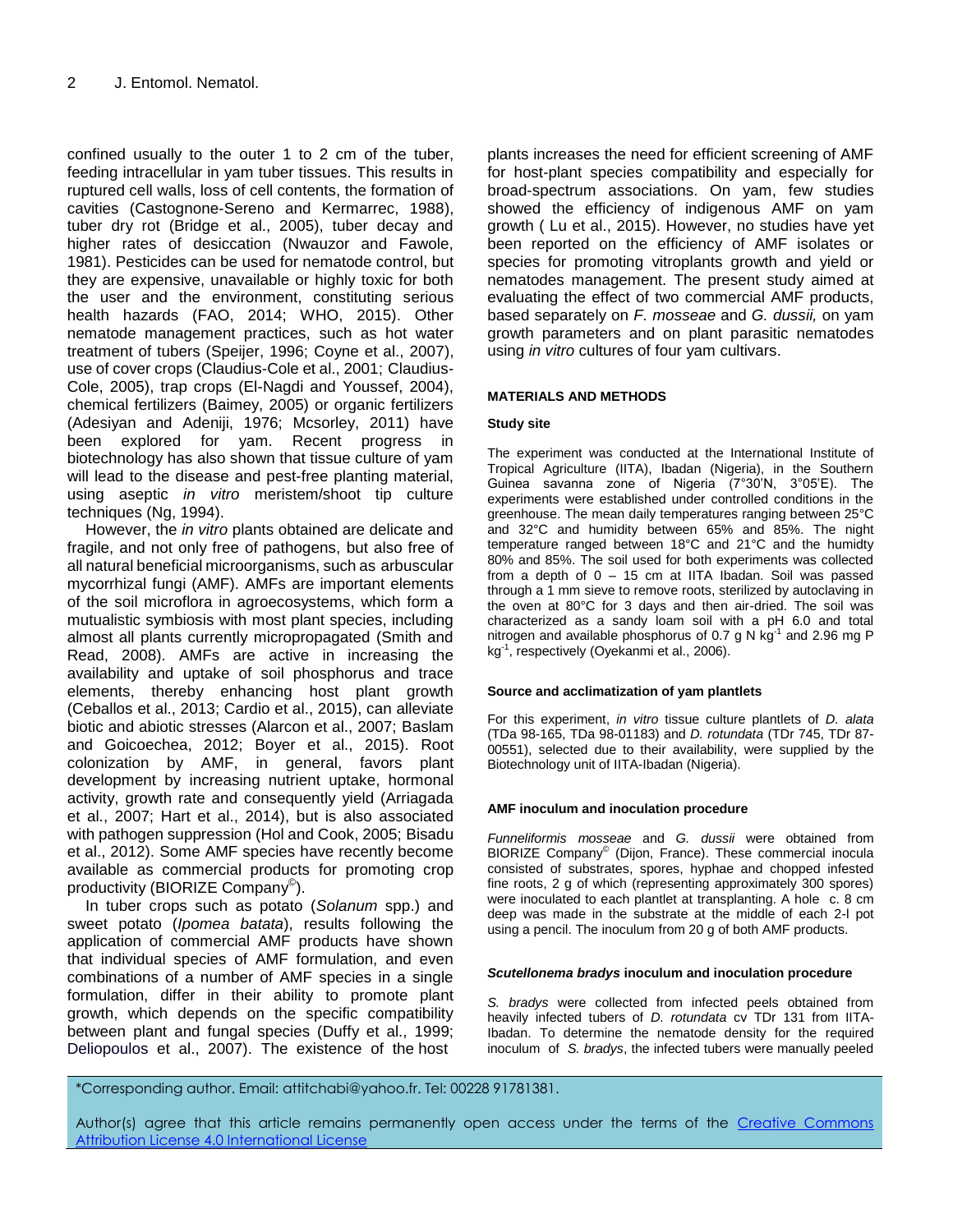using a kitchen peeler, and cut into c. 0.5 cm x 0.3 cm pieces (Baimey et al., 2005). Nematodes were extracted from the peels for 48 h using a modified Baermann pie pan method (Coyne et al., 2007). Prior to inoculation, the density of the *S. bradys* suspension, which had been adjusted to 100 ml with tap water, was estimated from 3 x 10 ml aliquots, after manually shaking without allowing the nematodes to settle down. For nematodes counting, a Leica Wild M3C stereomicroscope was used. Two months after planting, each plant was inoculated with 8 ml suspension of 500 vermiform *S. bradys*. A water control of 8 ml was added to the control plants. Plants were subsequently watered with 300 ml tap water per plant from the base.

#### **Approach**

The experimental treatments were *F. mosseae* alone, *G. dussi* alone, *F. mosseae* + nematode, *G. dussii* + nematode and overall control (without any inoculum). The nematode inoculation were done at two levels (0 and 500). Sixty pots per yam cultivar were used, totalling 240 pots. The pots were randomly arranged. Plants received no fertilizer during the experiment and were watered regularly as required.

#### **Assessment of AMF spore density and root colonization**

Soil core samples were removed one day before harvest of yam tubers, according to Oehl et al. (2003). Roots were extracted by wet sieving and decantation, while the AMF spores were isolated by wet sieving and sucrose density gradient centrifugation (Oehl et al., 2004). The root colonization by AMF was determined according to Brundrett et al. (1996). The gridline-intersect technique (Giovannetti and Mosse, 1980) was used to analyse AMF colonization under a dissecting stereo microscope (Leica Wild M3C) at up to 90x magnification.

#### **Assessment of yam growth parameters at harvest**

The plants were harvested six months after transplanting into individual pots. The shoots were cut to soil level while tubers and roots were removed by hand, and soil gently removed away from them. The roots were removed with forceps and collected separately. Shoots, roots and tubers from each pot were rinsed gently under tap water, air dried and separately stored in labelled paper bags. Dry weight of shoots and roots were recorded following oven-drying in a well-ventilated Gallenkamp oven at 80°C for 72 h. Only fresh tuber weight was recorded as they were used for planting in the subsequent season at field sites. Total dry root weights were calculated after taking into account material removed to determine mycorrhizal colonization and nematode density.

#### **Assessment of nematode density and tuber damage symptoms**

All tubers harvested were scored for dry rot severity. The tuber dry rot severity was assessed on a scale of 1-5 (Claudius-Cole et al., 2005). All tubers per pot were scored and mean scores calculated per pot when more than one tuber per pot was present. To assess nematode population density in roots, the complete root system of a plant was washed free of soil before chopping, mixing and removing 2 g subsamples for extraction using a modified Baermann method over a 48 h period (Hooper, 1986). *S.*

*bradys* densities were assessed for all sampled tubers from 5 g sub-samples of tuber peel. Using a kitchen vegetable peeler, several 'strips' of peel (outer cortex) 2 cm wide and 2 to 3 mm deep were removed from different portions of the tuber, chopped finely with a knife and 5 g sub-samples per tuber removed. Nematodes were extracted from each sub-sample using a modified Baermann method over a 48 h period (Hooper, 1986).

Nematodes were also extracted from the soil of each pot by mixing all the contents of each pot, removing 3 x 50 g subsamples and extracting them using a modified Baermann Pie Pan method (Coyne et al., 2007). Nematodes were counted with a stereomicroscope at 400x magnification.

#### **Data analyses**

All data were analysed using STATGRAPHICS, version 9.1 in Windows 2010. Three-way ANOVA was used to compare yam growth parameters (shoot, root and tuber weight) between treatments. Data on nematodes and on mycorrhization were analysed by one-way ANOVA. Prior to analysis, AMF spore density and nematode population density data were  $log_{10}$  (x+1) transformed, while data on mycorrhizal colonization were arcsin (x/100) transformed for homogeneous variances. The differences among treatment means were compared with Fischer's Least Significant Difference (LSD) Test. Pearson's correlation coefficient were used to assess the association between root colonization and various growth parameters.

### **RESULTS**

## **Effect of AMF and** *S. bradys* **inoculation on yam root colonization and plant growth parameters**

Mycorrhizal root colonization was moderately high (between 17% and 44%) with a significant interaction occurring between AMF inoculation and nematode inoculation (Table 1). Higher colonization by AMF was recorded from all cultivars inoculated with *F. mosseae,* compared to *G. dussii* in the treatment without *S. bradys,* while in the treatments with *S. bradys*, higher colonization by AMF was recorded from all yam cultivars except for cv. TDa98-165 inoculated with *G. dussii* (Table 2). Spore production was affected by both yam cultivars and *S. bradys* inoculation (Table 1). A higher spore density was recorded from cv TDr745 inoculated with *G. dussii* without *S. bradys* inoculation compared to cv. TDr745 plantlets inoculated with *G. dussii* and *S. bradys* (Table 2).

Irrespective of *S. bradys* inoculation, dry weight and number of tubers were significantly affected by AMF inoculation (and yam cultivar (Table 1). AMF inoculation did not affect shoot or root weight. *S. bradys* inoculation significantly affected tuber dry weight, shoot dry weight and root dry weight (Table 1). Without *S. bradys* inoculation, application of each AMF species led to a significantly higher tuber weight and number of tubers than the control for TDa98-01183 (Table 3). In addition, *G. dussii* application induced higher shoot and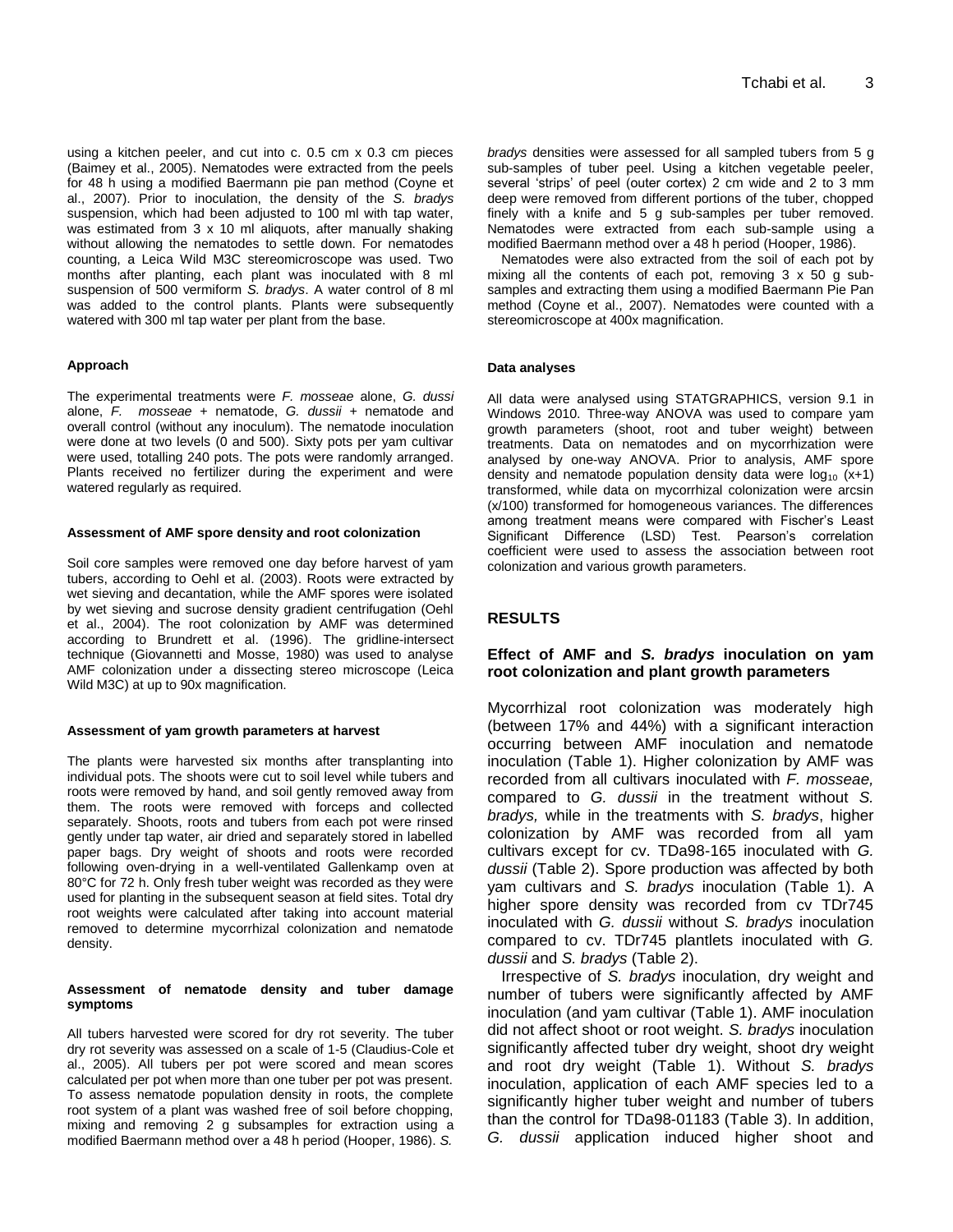Table 1. Analysis of variance table for yam cultivar, inoculation of arbuscular mycorrhizal fungi<sup>1</sup> and *Scutellonema bradys*<sup>2</sup>factors effects on micropropagated yam plantlet growth (tuber dry weight (TDW), shoot dry weight (SDW), root dry weight (RDW)), tuber number (Tuber No.)), AMF development (root colonization, spores production) and nematode parameters (cracking, population densities in tuber, soil and root) from a pot study conducted in greenhouse conditions at IITA-Ibadan, Nigeria, West Africa.

|                              | <b>Factors</b> |                |                |                 |              |                |              |  |  |
|------------------------------|----------------|----------------|----------------|-----------------|--------------|----------------|--------------|--|--|
| Variable                     | Cultivar (A)   | AMF(B)         | S. bradys (C)  | <b>AxB</b>      | <b>AxC</b>   | <b>BxC</b>     | <b>AxBxC</b> |  |  |
| <b>Colonization</b>          |                |                |                |                 |              |                |              |  |  |
| Df                           | 3              | $\overline{c}$ | 1              | $\,6\,$         | 3            | $\overline{c}$ | 6            |  |  |
| F                            | 2.27           | 131.5          | 1.16           | 1.00            | 2.12         | 4.3            | 1.56         |  |  |
| $\boldsymbol{P}$             | 0.08           | < 0.001        | 0.18           | 0.42            | 0.09         | 0.02           | 0.16         |  |  |
| <b>Spores</b>                |                |                |                |                 |              |                |              |  |  |
| Df                           | 3              | $\overline{2}$ | $\mathbf{1}$   | $\,6\,$         | 3            | $\overline{2}$ | 6            |  |  |
| F                            | 207.3          | 586.6          | 48.5           | 70.7            | 9.4          | 12.3           | 25.5         |  |  |
| $\boldsymbol{P}$             | < 0.001        | < 0.001        | < 0.001        | < 0.001         | < 0.001      | < 0.001        | < 0.001      |  |  |
| <b>TDW</b>                   |                |                |                |                 |              |                |              |  |  |
| Df                           | $\mathbf 3$    | $\overline{c}$ | 1              | $\,6$           | $\sqrt{3}$   | $\overline{2}$ | 6            |  |  |
| $\digamma$                   | 11.83          | 39.44          | 28.19          | 0.64            | 1.29         | 2.07           | 0.93         |  |  |
| P                            | < 0.001        | < 0.001        | < 0.001        | 0.69            | 0.27         | 0.12           | 0.47         |  |  |
| <b>SDW</b>                   |                |                |                |                 |              |                |              |  |  |
| Df                           | 3              | $\overline{2}$ | $\mathbf{1}$   | $\,6\,$         | 3            | $\overline{2}$ | 6            |  |  |
| $\digamma$                   | 2.42           | 2.13           | 4.98           | 3.51            | 2.72         | 2.02           | 2.62         |  |  |
| $\boldsymbol{P}$             | 0.06           | 0.12           | 0.02           | 0.002           | 0.04         | 0.13           | 0.018        |  |  |
| <b>RDW</b>                   |                |                |                |                 |              |                |              |  |  |
| Df                           | 3              | $\overline{c}$ | 1              | $\,6$           | $\sqrt{3}$   | $\overline{a}$ | 6            |  |  |
| F                            | 0.70           | 0.13           | 5.80           | 1.57            | 2.10         | 0.53           | 1.60         |  |  |
| $\boldsymbol{P}$             | 0.55           | 0.87           | 0.01           | 0.15            | 0.10         | 0.58           | 0.14         |  |  |
| Tuber No.                    |                |                |                |                 |              |                |              |  |  |
| Df                           | 3              | $\overline{a}$ | 1              | 6               | 3            | $\overline{c}$ | 6            |  |  |
| F                            | 3.64           | 4.07           | 0.75           | 1.81            | 1.81         | 0.94           | 0.90         |  |  |
| $\boldsymbol{P}$             | 0.01           | 0.01           | 0.38           | 0.09            | 0.14         | 0.39           | 0.49         |  |  |
| <b>Tubers cracking</b>       |                |                |                |                 |              |                |              |  |  |
| Df                           | $\sqrt{3}$     | $\overline{c}$ | 1              | $\,6\,$         | 3            | $\overline{c}$ | 6            |  |  |
| F                            | 3.35           | 1.8            | 12.30          | 3.10            | 5.83         | 1.10           | 3.05         |  |  |
| $\boldsymbol{P}$             | 0.02           | 0.16           | < 0.001        | 0.006           | < 0.001      | 0.33           | 0.006        |  |  |
| S. bradys densities in tuber |                |                |                |                 |              |                |              |  |  |
| Df                           | 3              | 2              | $\overline{1}$ | 6               | 3            | $\overline{a}$ | 6            |  |  |
| F                            | 1.20           | 83.69          | 567.31         | 1.91            | 1.19         | 86.5           | 2.63         |  |  |
| $\boldsymbol{P}$             | 0.21           | < 0.001        | < 0.001        | 0.08            | 0.23         | < 0.001        | 0.01         |  |  |
| S. bradys densities in root  |                |                |                |                 |              |                |              |  |  |
| Df                           | 3              | $\overline{2}$ | $\mathbf{1}$   | $6\phantom{.}6$ | $\mathbf{3}$ | $\overline{2}$ | 6            |  |  |
| F                            | 1.33           | 76.74          | 488.5          | 1.98            | 1.33         | 76.7           | 1.98         |  |  |
| $\boldsymbol{P}$             | 0.26           | < 0.001        | < 0.001        | 0.06            | 0.26         | < 0.001        | 0.06         |  |  |
| S. bradys densities in soil  |                |                |                |                 |              |                |              |  |  |
| Df                           | 3              | $\overline{2}$ | $\mathbf{1}$   | $\,6\,$         | 3            | $\overline{a}$ | 6            |  |  |
| F                            | 0.73           | 26.6           | 363.2          | 6.58            | 0.73         | 26.7           | 6.9          |  |  |
| P                            | 0.53           | < 0.001        | < 0.001        | < 0.001         | 0.53         | < 0.001        | < 0.001      |  |  |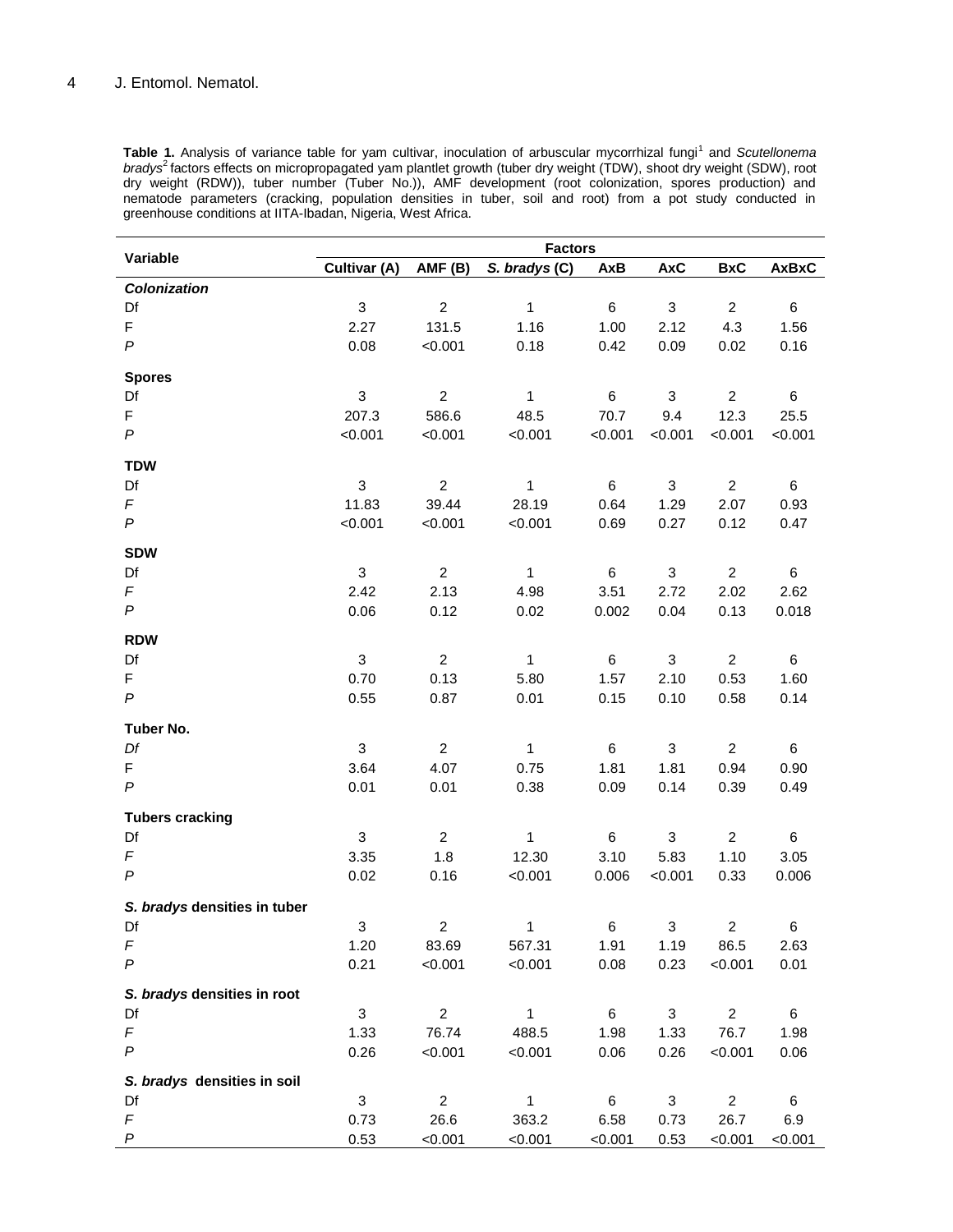|  | Table 2. Effect of arbuscular mycorrhizal fungal (Funneliformis mosseae and G. dussii) and Scutellonema bradys      |  |  |  |  |  |
|--|---------------------------------------------------------------------------------------------------------------------|--|--|--|--|--|
|  | inoculation on root colonization and spore production of two cultivars of Dioscorea rotundata (TDr745, TDr87-00551) |  |  |  |  |  |
|  | and two D. alata (TDa98-165, TDa98-01183) in pots under greenhouse conditions at IITA-Ibadan, Nigeria, West Africa. |  |  |  |  |  |

|                   | AMF Root colonization (%)    | AMF spore density (30 cm <sup>-3</sup> of soil) |                             |                              |  |  |
|-------------------|------------------------------|-------------------------------------------------|-----------------------------|------------------------------|--|--|
| <b>Treatments</b> | Non-inoc                     | <b>Inoc</b>                                     | Non-inoc                    | <b>Inoc</b>                  |  |  |
| TDa98-165         |                              |                                                 |                             |                              |  |  |
| Control           |                              |                                                 |                             |                              |  |  |
| F. mosseae        | $35.9 \pm 6.5^a$             | $30.9 \pm 3.3^a$                                | $19.3 \pm 2.1^a$            | $16.2 \pm 1.5^a$             |  |  |
| G. dussii         | $24.4 \pm 3.6^b$             | $23.4 \pm 2.7$ <sup>b</sup>                     | $21.8 \pm 1.5^a$            | $14.2 \pm 0.8^a$             |  |  |
| P value           | 0.03                         | 0.023                                           | 0.21                        | 0.32                         |  |  |
| TDa98-01183       |                              |                                                 |                             |                              |  |  |
| Control           |                              |                                                 |                             |                              |  |  |
| F. mosseae        | 44.04 $\pm$ 4.6 <sup>a</sup> | $22.6 \pm 3.1^{b}$                              | 19.8 $\pm$ 1.7 $^{a}$       | 19.01 $\pm$ 0.8 <sup>a</sup> |  |  |
| G. dussii         | $21.5 \pm 4.8$ <sup>b</sup>  | 29.1 $\pm$ 4.3 <sup>a</sup>                     | $13.5 \pm 0.8^a$            | $11.2 \pm 0.8^a$             |  |  |
| P value           | < 0.01                       | 0.04                                            | 0.16                        | 0.09                         |  |  |
| <b>TDr745</b>     |                              |                                                 |                             |                              |  |  |
| Control           |                              |                                                 |                             |                              |  |  |
| F. mosseae        | $31.1 \pm 4.3^a$             | 17.1 $\pm$ 3.3 $^{\circ}$                       | $28.3 \pm 2.6^b$            | $25.6 \pm 1.4^a$             |  |  |
| G. dussii         | $19.8 \pm 3.7^b$             | $24.4 \pm 5.3^a$                                | $52.5 \pm 3.1^a$            | $16.6 \pm 1.8^b$             |  |  |
| P value           | 0.04                         | 0.02                                            | < 0.01                      | < 0.01                       |  |  |
| TDr97-00551       |                              |                                                 |                             |                              |  |  |
| Control           |                              |                                                 |                             |                              |  |  |
| F. mosseae        | $22.9 \pm 3.6^a$             | 29.7 $\pm$ 5.4 $^{a}$                           | 79.3 $\pm$ 4.2 <sup>a</sup> | $52.6 \pm 5.6^a$             |  |  |
| G. dussii         | 22.02 $\pm$ 3.7 <sup>a</sup> | $27.1 \pm 9.6^a$                                | $39.9 \pm 2.1^a$            | $48.6 \pm 2.6^a$             |  |  |
| P value           | 0.23                         | 0.08                                            | 0.07                        | 0.13                         |  |  |

Non-inoculated AMF treatments were free of colonization and spore production. - = data collected were zero and were omitted from statistical analysis. Values = mean  $(\pm S\epsilon)$  of ten replicates (non- transformed data) at harvest seven and five months after AMF and *S. bradys* inoculation respectively; Inoc = inoculated with *S. bradys*; Non-inoc = non-inoculated with *S. bradys*; Means followed by the same letter within a column for each cultivar were not significantly different (*p* > 0.05) according to the protected Least Significant Difference test (LSD).

root dry weights of TDr97-000551 than the controls (Table 3). With *S. bradys* inoculation, only plantlets from cvs TDa98-165 and TDa98-01183 inoculated with *F. mosseae* yielded higher (p <0.01) than controls, while a higher number of tubers was recorded from cv TDr97- 00551 when plantlets were inoculated with *F. mosseae* compared to controls (Table 3). Tuber cracking, and rotting severity were assessed on an arbitrary scale from 1 to 5 described by Claudius-Cole et al. (2005) where  $1 =$  clean tuber;  $2 = 1-25%$  tuber skin showing cracking or galling or dry rot symptoms (low level of damage); 3 = 25-50% of tuber skin showing cracking or galling or dry rot symptoms (low to moderate level of damage);  $4 = 51-75\%$  tuber skin showing cracking or galling or dry rot symptoms (moderate to severe level of damage);  $5 = 76-100$  % tuber skin showing cracking or galling or dry rot symptoms (high level of damage).<sup>1</sup>

AMF inoculated at rate of 300 spores per pot at yam plantlets transplanting into individual pot.<sup>2</sup> *S. bradys* inoculated at rate of 500 vermiforms two months after AMF inoculation.

Across all cultivars, a negative correlation was observed between root colonization and tuber fresh weight ( $p = 0.0002$ ) (Table 4). Within each cultivar, a negative correlation was observed between root colonization and tuber fresh weight for three of the four assessed cultivars: TDa98-165, TDa98-01183 and TDr745 ( $p = 0.0038$ , 0.0142 and 0.0147 respectively) (Table 4).

## **Effect of AMF inoculation on yam tuber quality and**  *S. bradys* **density**

The AMF inoculation apparently did not influence the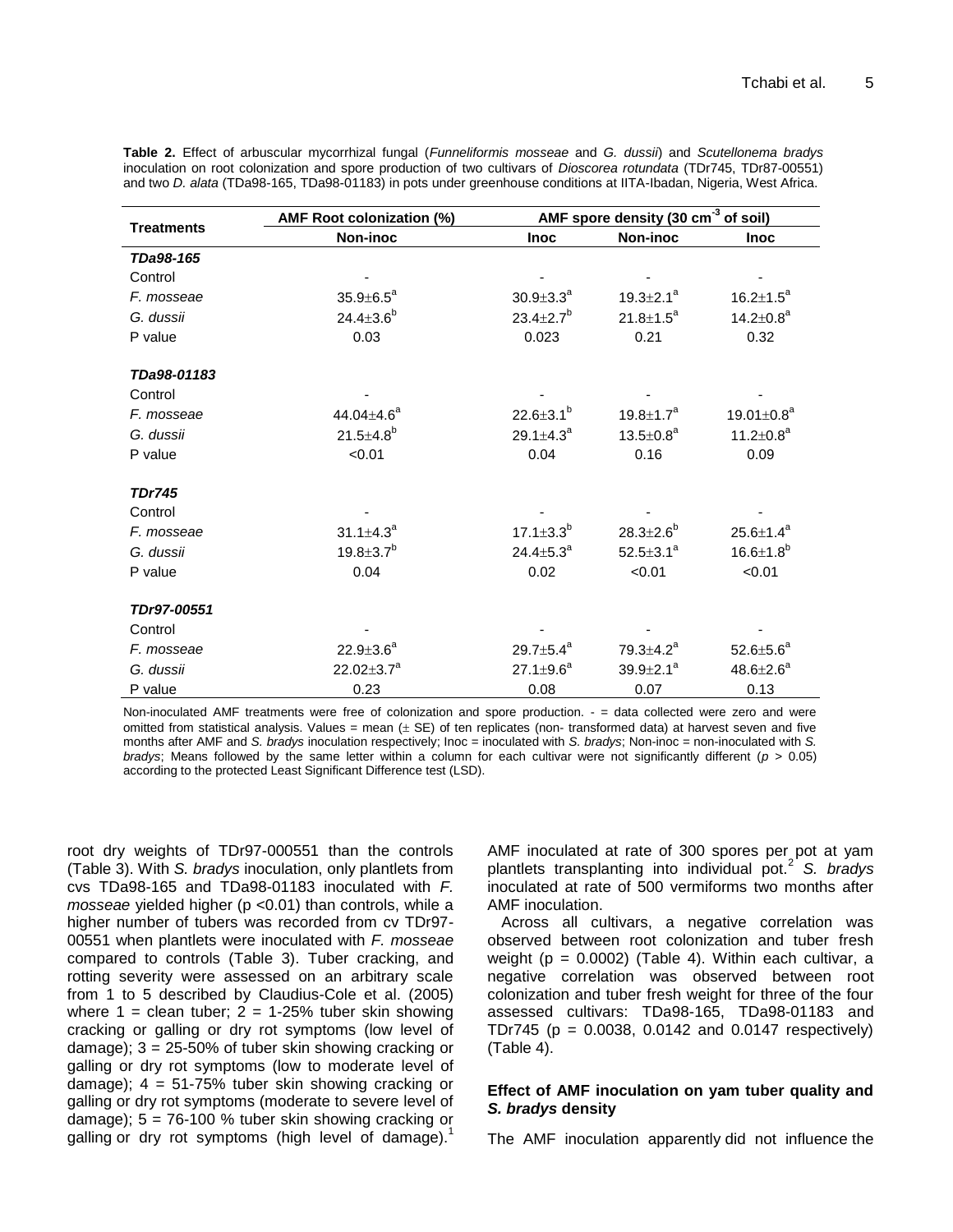**Table 3.** Effect of arbuscular mycorrhizal fungal (*Funneliformis mosseae* and *G. dussii*) and *Scutellonema bradys* inoculation on micropropagated yam plantlet growth (tuber fresh weight (TFW), shoot dry weight (SDW), root dry weight (RDW), tuber number (Tuber No.) of two cultivars of *Dioscorea rotundata* (TDr745, TDr87/00551) and two cultivars of *D. alata* (TDa98-165; TDa98-01183) in pots study under greenhouse conditions at IITA-Ibadan, Nigeria, West Africa.

| <b>Treatments</b> | TFW (g)               |                             | SDW (g)         |                 | RDW (g)               |                            | Tuber No.       |                   |
|-------------------|-----------------------|-----------------------------|-----------------|-----------------|-----------------------|----------------------------|-----------------|-------------------|
|                   | Non-inoc              | <b>Inoc</b>                 | Non-inoc        | <b>Inoc</b>     | Non-inoc              | <b>Inoc</b>                | <b>Non-inoc</b> | <b>Inoc</b>       |
| TDa98-165         |                       |                             |                 |                 |                       |                            |                 |                   |
| Control           | $9.8 \pm 2.2^a$       | $3.6 \pm 1.2^{b}$           | $1.4 \pm 0.4^b$ | $1.9 \pm 0.4^b$ | $2.8 \pm 1.1^a$       | $1.3 \pm 0.2^a$            | $1.1 \pm 0.3^a$ | $1.3 \pm 0.2^b$   |
| F. mosseae        | $12.5 \pm 2.3^a$      | $15.5 \pm 4.5^a$            | $3.5 \pm 0.6^a$ | $4.1 \pm 1.2^a$ | $3.2 \pm 0.9^a$       | $1.6 \pm 0.6^a$            | $1.7 \pm 0.4^a$ | $2.6 \pm 0.6^a$   |
| G. dussii         | $3.1 \pm 1.4^{b}$     | $6.2 \pm 2.1^{b}$           | $3.7 \pm 0.9^a$ | $0.6 + 0.1c$    | $1.8 \pm 0.6^a$       | $0.6 \pm 0.1^a$            | $1.4 \pm 0.6^a$ | $1.1 \pm 0.3^{b}$ |
| P value           | 0.029                 | 0.04                        | 0.05            | 0.01            | 0.07                  | 0.35                       | 0.36            | 0.03              |
| TDa98-01183       |                       |                             |                 |                 |                       |                            |                 |                   |
| Control           | $9.3 \pm 1.3^{b}$     | 11.9 $\pm$ 1.5 <sup>b</sup> | $3.6 \pm 0.7^a$ | $1.3 \pm 0.4^a$ | $3.3 \pm 0.7^a$       | $2.0 \pm 0.9^a$            | $1.1 \pm 0.4^a$ | $1.3 \pm 0.3^a$   |
| F. mosseae        | $16.7 \pm 3.8^a$      | $23.3 \pm 3.6^a$            | $1.9 \pm 0.4^a$ | $3.8 \pm 0.8^a$ | $2.4 \pm 0.8^a$       | $2.0 \pm 0.7$ <sup>a</sup> | $1.0 \pm 0.1^a$ | $1.6 \pm 0.4^a$   |
| G. dussii         | $13.3 \pm 3.4^a$      | 11.6 $\pm$ 1.1 <sup>b</sup> | $2.9 \pm 0.6^a$ | $3.4 \pm 0.9^a$ | $2.5 \pm 0.7^a$       | $1.6 \pm 0.5^a$            | $1.3 \pm 0.5^a$ | $1.4 \pm 0.6^a$   |
| P value           | 0.005                 | 0.0013                      | 0.14            | 0.08            | 0.31                  | 0.66                       | 0.33            | 0.48              |
| <b>TDr745</b>     |                       |                             |                 |                 |                       |                            |                 |                   |
| Control           | $7.3 \pm 1.5^a$       | $4.9 \pm 18.8^a$            | $3.4 \pm 1.3^a$ | $3.4 \pm 0.8^a$ | $1.6 \pm 0.5^a$       | $1.1 \pm 0.2^a$            | $1.2 \pm 0.1^a$ | $1.1 \pm 0.2^a$   |
| F. mosseae        | $6.8 \pm 0.6^a$       | $6.9 \pm 1.7^a$             | $3.7 \pm 0.9^a$ | $2.7 \pm 0.9^a$ | $1.8 \pm 0.5^a$       | $1.4 \pm 0.4^a$            | $1.3 \pm 0.1^a$ | $1.0 \pm 0.0^a$   |
| G. dussii         | $8.11 \pm 2.2^a$      | $5.2 \pm 1.4^a$             | $2.7 \pm 0.6^a$ | $1.2 \pm 0.4^a$ | $3.1 \pm 0.8^a$       | $1.5 \pm 0.8^a$            | $1.3 \pm 0.1^a$ | $1.3 \pm 0.2^a$   |
| P value           | 0.06                  | 0.07                        | 0.07            | 0.16            | 0.19                  | 0.86                       | 0.56            | 0.71              |
| TDr97-00551       |                       |                             |                 |                 |                       |                            |                 |                   |
| Control           | $9.8 \pm 2.3^{\circ}$ | $2.7 \pm 0.6^b$             | $3.8 \pm 0.6^b$ | $3.6 \pm 1.2$   | $2.3 \pm 0.8^b$       | $2.1 \pm 0.7^a$            | $1.1 \pm 0.2^a$ | $1.0 \pm 0.1^a$   |
| F. mosseae        | $13.8 \pm 3.1^a$      | $2.7 \pm 0.6^b$             | $3.8 \pm 0.6^b$ | $3.6 + 1.2$     | $2.3 \pm 0.8^b$       | $2.1 \pm 0.7^a$            | $1.3 \pm 0.2^a$ | $1.1 \pm 0.1^a$   |
| G. dussii         | $3.1 \pm 1.1^b$       | $10.8 \pm 1.8^a$            | $4.1 \pm 0.7^a$ | $3.3 + 1.1$     | $3.9 \pm 0.5^{\circ}$ | $1.3 \pm 0.5^a$            | $1.0 + 0.0^a$   | $1.3 \pm 0.2^a$   |
| P value           | < 0.001               | 0.01                        | < 0.001         | 0.8             | 0.002                 | 0.6                        | 0.53            | 0.39              |

Values = mean (± SE) of ten replicates at harvest seven and five months after AMF and *S. bradys* inoculation respectively; Means followed by the same letter within a column for each cultivar were not significantly different ( $P > 0.05$ ) according to the Protected Least Significant Difference test (LSD). Inoc = inoculated *S. bradys;* Non-inoc = non-inoculated with *S. bradys*.

**Table 4.** Pearson correlation analysis between arbuscular mycorrhizal fungal root colonization and yam plant growth parameters (tuber number, tuber fresh weight) or nematode damage scores (cracking, dry rot).

| <b>Cultivars</b> | Correlation | Tuber No. | TFW        | Cracking  | Dry rot   |
|------------------|-------------|-----------|------------|-----------|-----------|
| All cultivars    | Correlation | 0.00019   | $-0.24101$ | $-0.0144$ | 0.03015   |
| TDa98-165        | Correlation | 0.12556   | $-0.36800$ | $-0.2746$ | -0.0746   |
| TDa98-01183      | Correlation | 0.21152   | $-0.31521$ | .10099    | 0.16321   |
| TDr 745          | Correlation | 0.12436   | $-0.31367$ | $-0.0878$ | $-0.0154$ |
| TDr87-00551      | Correlation | 0.11005   | $-0.17042$ | 0.07170   | 0.06486   |

Tuber No. = Tuber number, TFW = tuber fresh weight.

severity of *S. bradys* damage recorded as cracking (Table 1). Across the treatments, symptoms were very low in general (Table 5). Tuber cracking was significantly lower though, where AMF species were applied compared with controls for cvs TDa98-165 and TDr745, while tuber dry rot was significantly lower for cv

TDr745 (Table 5). Interestingly, AMF inoculation significantly suppressed *S. bradys* densities in roots soil and in tubers ( $p < 0.05$ ) on plantlets where both AMF  $+$ *S. bradys* were inoculated, compared to *S. bradys* inoculation only .Tubers, roots and soil from noninoculated nematode treatments were free of nematode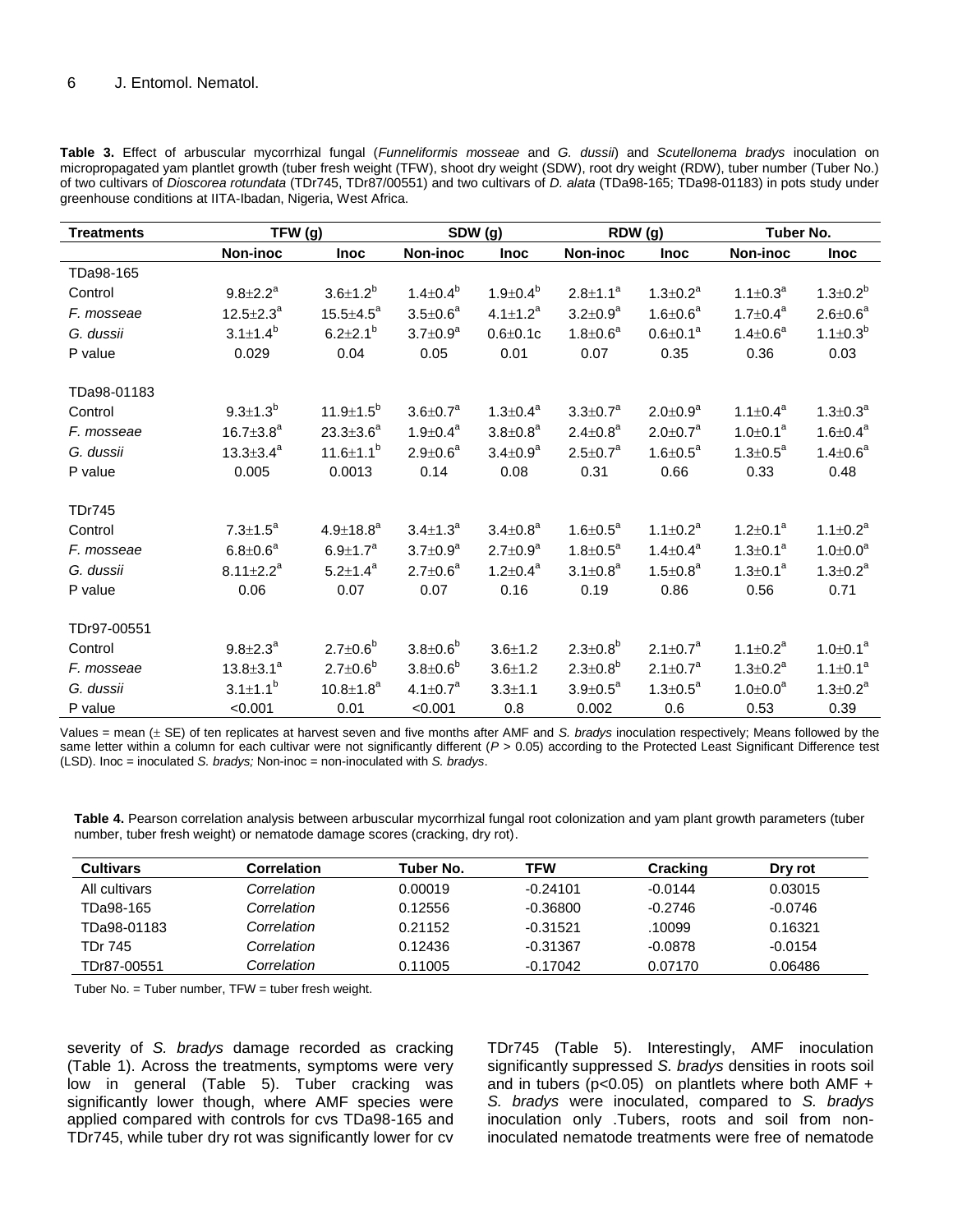**Table 5.** *Scutellonema bradys* population densities and tuber damage at the harvest seven and five months after AMF (*F. mosseae* and *G dussii*) and *S. bradys* inoculation respectively to yam micropropagated plantlets of two cultivars of *Dioscorea rotundata* (TDr745, TDr87/00551) and two cultivars of *D. alata* (TDa98-165; TDa98-01183) under screenhouse growth conditions at IITA-Ibadan, Nigeria, West Africa.

| <b>Treatments</b> | <sup>1</sup> S. bradys density (root) |                             | <sup>2</sup> S. bradys density (soil) |                    | <sup>3</sup> S. bradys density (tuber) |                        | <sup>3</sup> Tubers cracking |                 |
|-------------------|---------------------------------------|-----------------------------|---------------------------------------|--------------------|----------------------------------------|------------------------|------------------------------|-----------------|
|                   | Non-inoc                              | <b>Inoc</b>                 | Non-inoc                              | <b>Inoc</b>        | Non-inoc                               | <b>Inoc</b>            | Non-inoc                     | <b>Inoc</b>     |
| TDa98-165         |                                       |                             |                                       |                    |                                        |                        |                              |                 |
| Control           |                                       | $48.6 \pm 6.8^a$            |                                       | $5.2 \pm 1.01$     |                                        | $08±4.8^a$             | $1.0 + 0.0$                  | $1.6 + 0.1$     |
| G. mosseae        |                                       | $23.8 \pm 2.2^b$            |                                       | $6.3 + 1.5$        |                                        | $03.8 \pm 2.2^b$       | $1.0 + 0.2$                  | $1.6 + 0.2$     |
| G. dussii         |                                       | $20.3 \pm 3.2^b$            |                                       | $2.9 + 0.67$       |                                        | $02.3 \pm 3.2^b$       | $1.1 \pm 0.1$                | $1.4 \pm 0.2$   |
| P value           |                                       | < 0.001                     |                                       | $0.1 + 04$         |                                        | < 0.001                | 0.6                          | 0.08            |
| TDa98-01183       |                                       |                             |                                       |                    |                                        |                        |                              |                 |
| Control           |                                       | 69.0 $\pm$ 4.5 <sup>a</sup> |                                       | $11.4 \pm 1.2$     |                                        | $09.0 \pm 4.5^a$       | $1.0 + 0.0$                  | $1.2 + 0.1$     |
| G. mosseae        |                                       | $21.8 \pm 6.5^b$            |                                       | $2.5 + 0.6$        |                                        | $01.8 \pm 2.5^{\circ}$ | $1.1 \pm 0.1$                | $1.1 \pm 0.2$   |
| G. dussii         |                                       | $20.4 \pm 3.2^b$            |                                       | $3.8 + 0.8$        |                                        | $02.4 \pm 1.2^b$       | $1.0 + 0.0$                  | $1.4 \pm 0.2$   |
| P value           |                                       | < 0.001                     |                                       | < 0.001            |                                        | < 0.001                | 0.13                         | 0.23            |
| <b>TDr745</b>     |                                       |                             |                                       |                    |                                        |                        |                              |                 |
| Control           |                                       | $73.2 + 4.6^a$              |                                       | $6.3 \pm 1.2$      |                                        | $10.2 \pm 4.6^a$       | $1.1 \pm 0.1$                | $1.6 \pm 0.3^a$ |
| G. mosseae        |                                       | $20.3 \pm 2.3^b$            |                                       | $6.0 + 0.8$        |                                        | $04.3{\pm}2.3^{b}$     | $1.2 + 0.1$                  | $0.7 \pm 0.1^b$ |
| G. dussii         |                                       | $17.9 \pm 2.0^{\circ}$      |                                       | $3.3 + 0.5$        |                                        | $02.9{\pm}2.0^b$       | $1.2 + 0.1$                  | $0.8 \pm 0.1^b$ |
| P value           |                                       | < 0.001                     |                                       | 0.055              |                                        | < 0.001                | 0.07                         | 0.04            |
| TDr97-00551       |                                       |                             |                                       |                    |                                        |                        |                              |                 |
| Control           |                                       | $70.5 \pm 8.4^a$            |                                       | $9.3 \pm 0.8^a$    |                                        | $07.5 \pm 2.4^a$       | $1.1 \pm 0.1$                | $1.2 + 0.2$     |
| G. mosseae        |                                       | $18.4 \pm 9.8$ <sup>b</sup> |                                       | $2.0 \pm 0.4^b$    |                                        | $02.4 \pm 1.8^{b}$     | $1.0 + 0.0$                  | $1.6 + 0.3$     |
| G. dussii         |                                       | $32.2 \pm 7.5^b$            |                                       | $3.9 \pm 1.06^{b}$ |                                        | $02.2 \pm 1.5^b$       | $1.0 + 0.0$                  | $1.8 + 0.3$     |
| P value           |                                       | < 0.001                     |                                       | < 0.001            |                                        | < 0.001                | 0.9                          | 0.23            |

where  $-$  = no data were collected. Analysis and means separation of nematode densities were undertaken on log10(x+1) transformed data; 1- Nematode density per 5-g of root; 2- Nematode per 50 g soil. 3- Nematode per 5 g yam peels. Values were mean  $(\pm SE)$  (nontransformed data) of ten replicates. For each yam cultivar treatments means were compared by columns and means followed by different letters were significant difference ( $P < 0.05$ ) according to the protected least significant different test (LSD). Inoc = inoculated *S. bradys* and non-inoc = non-inoculated with *S. bradys*.

## **DISCUSSION**

To date no data exist on the interaction and protective potential of AMF against *S. bradys* on yam. In vitro plantlets were used as an initial starting point to assess the potential of AMF on yam, with and without challenge from nematodes. The general observation from our results is that, without nematode inoculation, AMF inoculation significantly increased number and weight of tubers, but that the degree of effectiveness depends on yam cultivar and on AMF species. The latter confirms a previous result carried out with 13 AMF species and 41 AMF isolates (Tchabi et al., 2010). AMF colonization was also reported to increase yam yields in Nigeria (Oyetunji and Afolayan, 2007). Tuber Plant growth promotion in relation to AMF colonization is a wellestablished phenomenon across crops and climatic zones (Chaurasia and Khare, 2005; Caglar and Akgun, 2006; Antunes et al., 2011; Ceballos et al., 2013). In the current study, perhaps the most interesting result was that yam cultivars from *D. alata* species responded more efficiently to AMF inoculation compared to *D. rotundata* cultivars. One possible explanation could be related to the morphology and physiology of the two yam species. *D. alata* cultivars have larger leaves, intercepting more light for photosynthesis than *D. rotundata* species (Orkwor and Ekanayake, 1998), and probably transfer more carbohydrate to AMF, which in return uptake and transfer nutrients to the plant leading to greater tuber production. Furthermore, a possible difference in the change of phytohormone balance following the association between some yam cultivars and AMF may explain differences in yam cultivar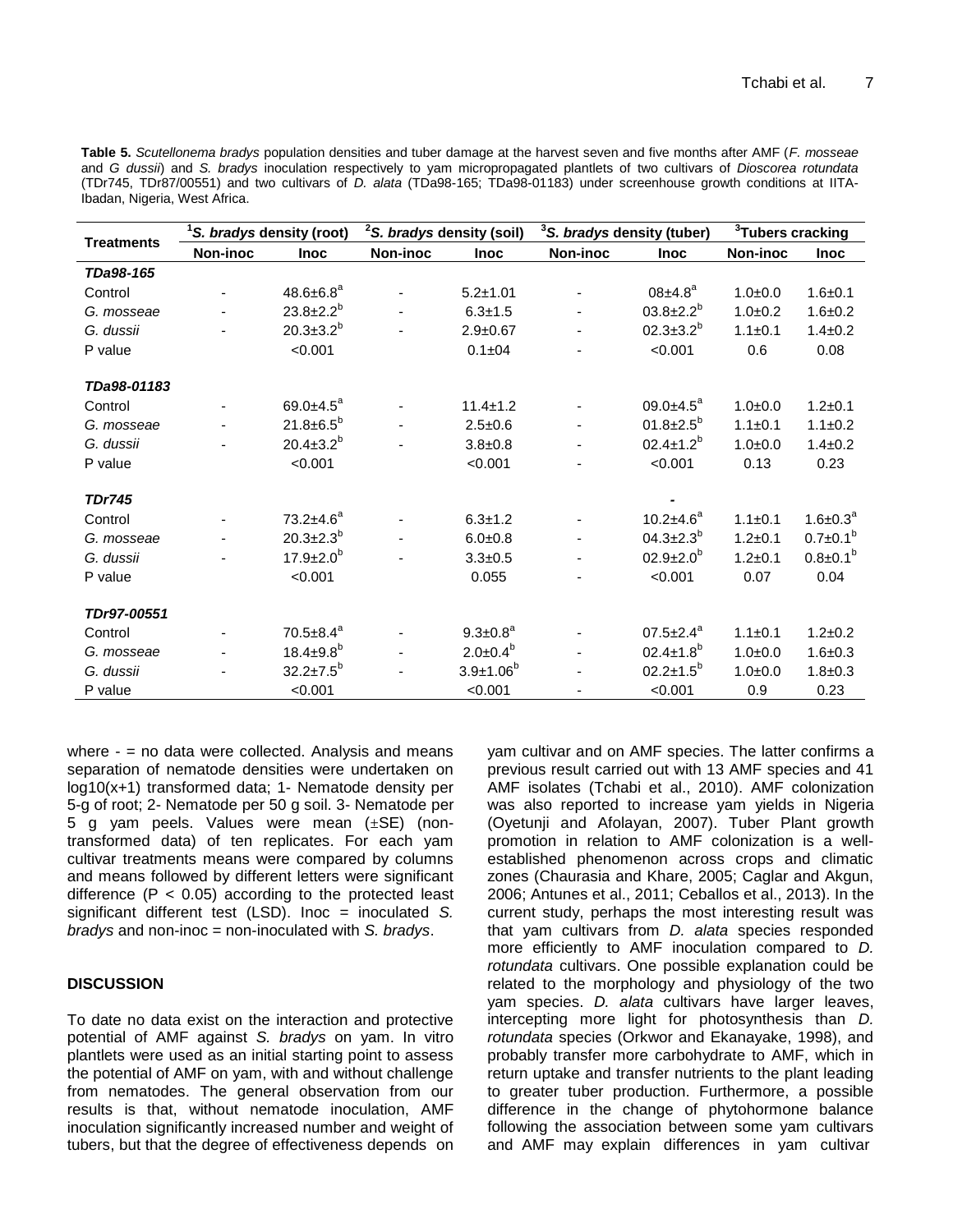response to AMF inoculation (Allen et al., 1980). Such differences in response to AMF inoculation among plant cultivars are reported (Johnson et al., 1997; Klironomos, 2003), indicating the variable response in root colonization, in phosphate and nitrogen uptake and fungal phosphate metabolism (Smith al., 2003; Mensah et al., 2015).

In contrast to the high colonisation, there was negative correlation between root colonisation and tuber weight. This result may be attributed to AMF functionality specificity. It was proposed by Johnson et al. (1997) that mycorrhizal association could be considered as symbioses, but the functional range along a continuum of parasitism to mutualism may vary according to environmental conditions (climate, temperature, abundance of soil nutrients, presence or absence of pathogens, etc.), the host plants genotype (Klironomos, 2003) and the differences in phosphate and nitrogen uptake and fungal phosphate metabolism (Mensah et al., 2015). The negative correlation should probably indicated that both commercial AMF species were not compatible to promote the four yam cultivars growth used in the present experiment (Klironomos, 2003; Lu et al. 2015) thus, selecting effective AMF species is necessary to facilitate yam growth and improve quantity of yam tubers and the protective effect against yam nematode. Yam *in vitro* plantlets inoculated with *F. mosseae,* followed by *S. bradys,* produced heavier tubers compared to *S. bradys* alone for TDa98-165, TDa98-01183 and TDr97-00551. Interestingly, a stimulatory effect on tuber weight was observed for plantlets inoculated with both *F. mosseae* and *S. bradys* compared to single inoculation of *F. mosseae* or *G. dussii* using cv TDa98-01183. These results indicate that AMF can lead to suppression of nematode damage through the phenomenon of compensation (Smith and Read, 2008). Other authors undertaken similar observations and established that a low nematode population in dual combination with endophytic microbes could stimulate host plant growth and yield (Brown and Kerry, 1987; Hao et al., 2005; Zum-Felde et al., 2006). Also, considering that tuber formation in yam is hormonally mediated (Okwor and Ekanayake, 1998), it may be hypothesized that *F. mosseae,* in combination with *S. bradys* challenge, affected the hormone balance in yam plantlets (e.g. increased synthesis of growth regulators in response to nematode infection), leading to increased production of yam tubers. McKenry et al. (2001) reported that grapevine (*Vitis* spp.) (cvs VR 039- 16, Schwarzmann, and Freedom rootstocks) had grown larger in the presence of *Xiphinema americanum* than in its absence.

The present study showed a reduction of nematode density. The mechanism by which AMF reduces nematode damage has not been fully determined. Hypotheses range from depression of nematode development by competition for nutrient and space (Smith et al., 1986; Elsen et al., 2008), microbial changes in the mycorrhizosphere that disturb nematode chemotaxis (Linderman, 1988; Brussaard et al., 2007) to induced resistance through a pre-activation of gene and corresponding proteins responsible for plant defence against pathogen attacks (Slezack et al., 2000; Deliopoulos and Haydock, 2003). For an efficient option for using AMF to protect against nematode damage, AMF essentially need to be established in the roots before nematode attack in order to provide biological control review (Borowicz, 2001; Diedhiou et al., 2003). For this reason, the 'impregnation' of AMF at weaning of *in vitro* plantlets would appear suitable and appropriate, before planting out in the field, where nematode (and other pest and disease) challenge would occur. Tubers were also assessed for symptoms of dry rot and cracking. The fact that the tubers cracking and dry rot symptoms in mycorrhizal yam were not significant different compared to non-mycorrhizal plants indicates probably that the damage of *S. bradys* occurs less during harvest period (Meerman et al., 2000) but occurs mostly during storage period (Bridge, 1973). The reason for this is that the multiplication of *S. bradys* in yam tubers is greatest and most severe, during storage (Cadet and Queneherve´, 1994). Damage to yield may occur, however, damage and losses correlate with duration of the tuber storage period (Bridge et al., 2005).

## **Conclusion**

Our results have shown for the first time that a commercial AMF can stimulate yam growth parameters. However, AMF species influence on plant growth appears highly dependent on the plant genotype with which they are associated. Taking into consideration tuber weight, number of tubers, AMF attributes, and nematode management, *F. mosseae*, was a more effective AMF symbiont for association with yam plantlets under the conditions of the study (in pots on *In vitro* plant) than *G. dussii* originating from West Africa.

Further studies are needed to verify this hypothesis, which is also likely to vary with cropping environment, crop and cultivar. Alternatively, inoculation with two fungal taxa in dual combination might improve the overall synergistic interaction between plants and fungi and may reflect the possible different roles of AMF within a fungal community (van der Heijden and Kuyper, 2001), towards resolving the selection problem for the most specific fungal partner.

## **Conflict of Interests**

The authors have not declared any conflict of interests.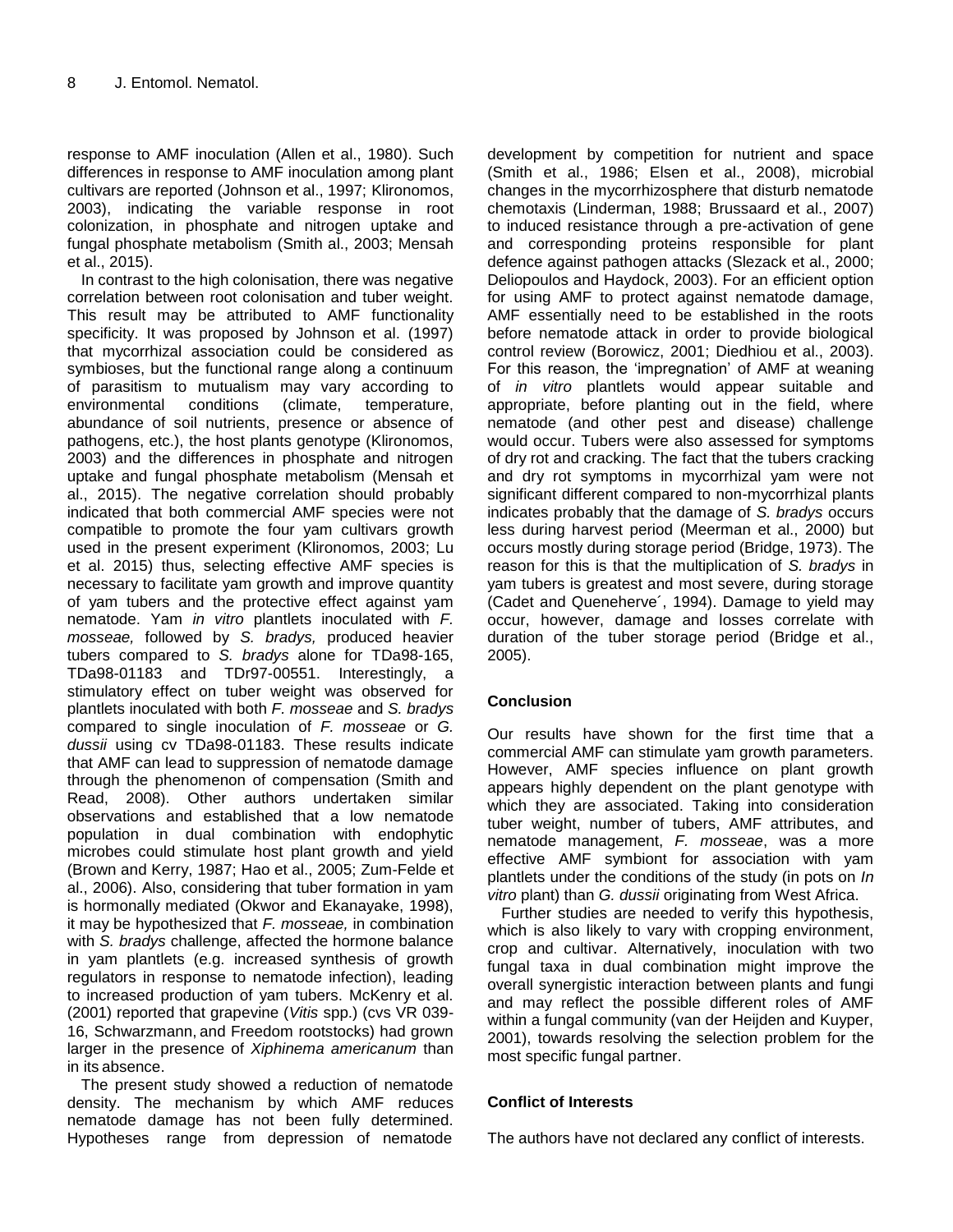## **ACKNOWLEDGEMENTS**

This work was supported by grants from the Swiss Center for International Agriculture (ZIL: http://www.rfpp.ethz.ch), the Indo-Swiss Collaboration in Biotechnology (ISCB: http://iscb. epfl.ch/), and the Swiss National Science Foundation. The publicationfees was supported by UEMOA (Union Economique et Monétaire Ouest Africaine)

#### **REFERENCES**

- Alarcon A, Davies Fred T, Davies Jr, Robin L, Davis A, Zuberer DA (2008). Arbuscular mycorrhiza and Petroleum-Degrading microorganisms enhance phytoremediation of petroleumcontaminated soil. Int. J. phytoremediation 10(4): 251-263.
- Allen MF, Moore Jr. TS, Christensen M (1980). Phytohormones changes in *Bouteloua gracilis* infected by vascular arbuscular mycorrhizae. I. Cytokinin increases in the host plant. Can. J. Bot. 58: 371-374.
- Antunes PM, Koch AM, Morton JB, Rillig MC, Klironomos JN (2011). Evidence for functional divergence in arbuscular mycorrhizal fungi from contrasting climatic origins. New Phytol. 189:507-514.
- Arriagada CA, Herrera, MA, Borie F, Ocampo JA (2007). Contribution of arbuscular mycorrhizal and saprobe fungi to the aluminum resistance of *Eucalyptus globulus*. Water Air Soil Pollut. 182(1-4): 383-394.
- Baimey H, Coyne D, Labuschagne N (2005). Effect of fertiliser application on yam nematodes (*Scutellonema bradys*) multiplication and consequent damage to yam (*Dioscorea* spp.) under field and storage conditions in Benin. Int. J. Pest Manag. 52: 63-70.
- Baslam M, Goicoechea N (2012). Water deficit improved the capacity of arbuscular mycorrhizal fungi (AMF) for inducing the accumulation of antioxidant compounds in lettuce leaves. Mycorrhiza 22:347-359.
- Borowicz VA (2001). Do arbuscular mycorrhizal fungi alter plantpathogen relations. Ecology 82: 3057-3068.
- [Boyer](http://link.springer.com/search?facet-author=%22Louisa+Robinson+Boyer%22) LR, [Brain](http://link.springer.com/search?facet-author=%22Philip+Brain%22) P, [Xu](http://link.springer.com/search?facet-author=%22Xiang-Ming+Xu%22) X-M, [Jeffries](http://link.springer.com/search?facet-author=%22Peter+Jeffries%22) P (2015). Inoculation of drought-stressed strawberry with a mixed inoculum of two arbuscular mycorrhizal fungi: Effects on population dynamics of fungal species in roots and consequential plant tolerance to water deficiency. Mycorrhiza 25: 215-227.
- Bridge J, Coyne D, Kwoseh CK (2005). Nematode parasites on Root and Tuber Crop. In: Luc M, Sikora RA and Bridge J (eds) Plant Parasitic Nematodes in Subtropical and Tropical Agriculture.  $2^{nc}$ Ed. CAB Int. Wallingford, UK. pp. 221-258.

Brown RH, Kerry RH (1987). Principle and practice of nematode control in crops. Academic Press Australia, Australia 447pp.

- Brundrett M, Bougher N, Dell B, Grove T, Malajczuk N (1996). Working with Mycorrhizas in Forestry and Agriculture. ACIAR Monograph 32. Australian Centre for International Agricultural Research, Canberra. http://aciar.gov.au/publication/mn032
- Cadet P, Queneherve´ P (1994). Fluctuations naturelles de *Scutellonema bradys* (Nematoda: Hoplolaimidae) au cours de la croissance et du stockage de l'igname (*Dioscorea alata*) à la Martinique.Nematologica 40:587-600.
- Sereno P, Kermarrec A (1988). Association between *Pratylenchus coffeae* and *Scutellonema bradys* in yam tubers under agronomic conditions in the French West Indies. Nematropica 18: 155-157.
- Ceballos I, Ruiz M, Fernández C, Peña R, Rodríguez A, Sanders IR (2013). The *in vitro* mass-produced model mycorrhizal fungus, *Rhizophagus irregularis*, significantly increases yields of the globally important food security crop cassava. PLoS ONE 8(8): e70633.
- Chaurasia B, Khare PK (2005). *Hordeum vulgare*: a suitable host for mass production of arbuscular mycorrhizal fungi from natural soil.

Appl. Ecol. Environ. Res. 4: 45-53.

- Claudius-Cole AO (2005). Cover crops in the management of *Meloidogyne* spp. and *Scutellonema bradys* on edible yam, studies in Nigeria. Ph.D Thesis Faculty of Agriculture University of Ibadan, Ibadan, Nigeria.
- Claudius-Cole AO, Asiedu R, Fawole B (2001). Cultural control of *Scutellonema bradys* on *Dioscorea* spp. In: Akporoda MO, Ekanayake IJ (eds). Proceedings of the International Symposium for Root and Tuber Crops, 12-16 November 2001, Ibadan pp. 522-526.
- Coyne DL, Tchabi A, Baimey H, Labuschagne N, Rotifa I (2006). Distribution and prevalence of nematodes (*Scutellonema bradys* and *Meloidogyne* spp. on marketed yam (*Dioscorea* spp.) in West Africa. Field Crops Res. 96: 142-150.
- Coyne D, Nicol J, Claudius-Cole A (2007). Practical Plant Nematology: Field and Laboratoty Guide. IITA, Ibadan, Nigeria. 82pp.
- Deliopoulos T, Devine KJ, Haydock PJ, Peter WJ (2007). Studies on the effect of mycorrhization of potato roots on the hatching activity of potato root leachate towards the potato cyst nematodes, *Globodera pallida* and *G. rostochiensis.* Nematology [9:](http://www.springerlink.com/content/lm71347q14g5/?p=c245e370fc50483fac3563a2a39a61d1&pi=0) 719-729.
- Diedhiou PM, Hallmann J, Oerke EC, Dehne HW (2003). Effects of arbuscular mycorrhizal fungi and a non-pathogenic *Fusarium oxysporum* on *Meloidogyne incognita* infestation of tomato. Mycorrhiza 13: 199-204.
- Duffy EM, Hurley EM, Cassells AC (1999). Weaning performance of potato microplants following bacterization and mycorrhization. Potato Res. 42(3-4): 521-527
- El-Nagdi WMA, Youssef MMA (2004). Soaking faba bean seed in some bio-agents as prophylactic treatment for controlling *Meloidogyne incognita* root-knot nematode infection. J. Pest. Sci. 77: 75-78.
- Elsen A, Gervacio D, Swennen R, De Waele D (2008). AMF-induced biocontrol against plant parasitic nematodes in *Musa* sp.: A systemic effect. Mycorrhiza: 18: 251-256.
- FAO (Food and Agriculture Organization of the United Nation) (2014). FAO Statistical Yearbook: Africa Food and Agriculture. Regional Office for Africa, Accra, 2014. http://www.fao.org/3/ai3620e.pdf
- Giovannetti M, Mosse B (1980). An evaluation of techniques for measuring vesicular arbuscular mycorrhizal infection in roots. New Phytol. 84: 489-500.
- Hao Z, Christie P, Qin L, Wang C, Li X (2005). Control of *Fusarium* Wilt of Cucumber Seedlings by Inoculation with an Arbuscular Mycorrhizal Fungus. J. Plant Nutr. 28: 1961-1974.
- [Hart](http://link.springer.com/search?facet-author=%22Miranda+Hart%22) M, [Ehret](http://link.springer.com/search?facet-author=%22David+L.+Ehret%22) DL[, Krumbein](http://link.springer.com/search?facet-author=%22Angelika+Krumbein%22) A, [Leung](http://link.springer.com/search?facet-author=%22Connie+Leung%22) C, [Murch](http://link.springer.com/search?facet-author=%22Susan+Murch%22) S[, Turi](http://link.springer.com/search?facet-author=%22Christina+Turi%22) C, [Franken](http://link.springer.com/search?facet-author=%22Philipp+Franken%22) P (2014). Inoculation with arbuscular mycorrhizal fungi improves the nutritional value of tomatoes. Mycorrhiza 25: 359-376.
- Hol WHG, Cook R (2005). An overview of arbuscular mycorrhizal fungi–nematode interactions[. Basic Appl.](http://www.sciencedirect.com/science/journal/14391791) Ecol. 6: 489-503.
- Johnson NC, Graham JH, Smith A (1997). Functioning of mycorrhizal association along the mutualism-parasitism continuum. New Phytol. 135: 575-586.
- Klironomos JN (2003). Variation in plant response to native and exotic arbuscular mycorrhizal fungi. Ecology 84: 2292-2301.
- Lu F, Lee C, Wang C (2015). The influence of arbuscular mycorrhizal fungi inoculation on yam (*Dioscorea* spp.) tuber weights and secondary metabolite content. Peer J 3: e1266. https://dx.doi.org/10.7717/peerj.1266.
- McKenry MV, Kretsch JO, Anwar SA (2001). Interactions of selected rootstocks with ectoparasitic nematodes. Am. J. Ecol. Viticult. 52:304-309.
- Mcsorley R (2011): Overview of Organic Amendments for Management of Plant-Parasitic Nematodes, with Case Studies from Florida. J. Nemat. 43:69-81. http://www.fspublishers.org.
- Meerman JC, Speijer, PR, Vernier P, Asiedu R (2000). Establishment of the geographic distributiuon of yam nematode pests in the Republic of Benin. In: 1999 Annual Report: Plant Health Management Division. International Institute of Tropical Agriculture (IITA), 125pp.